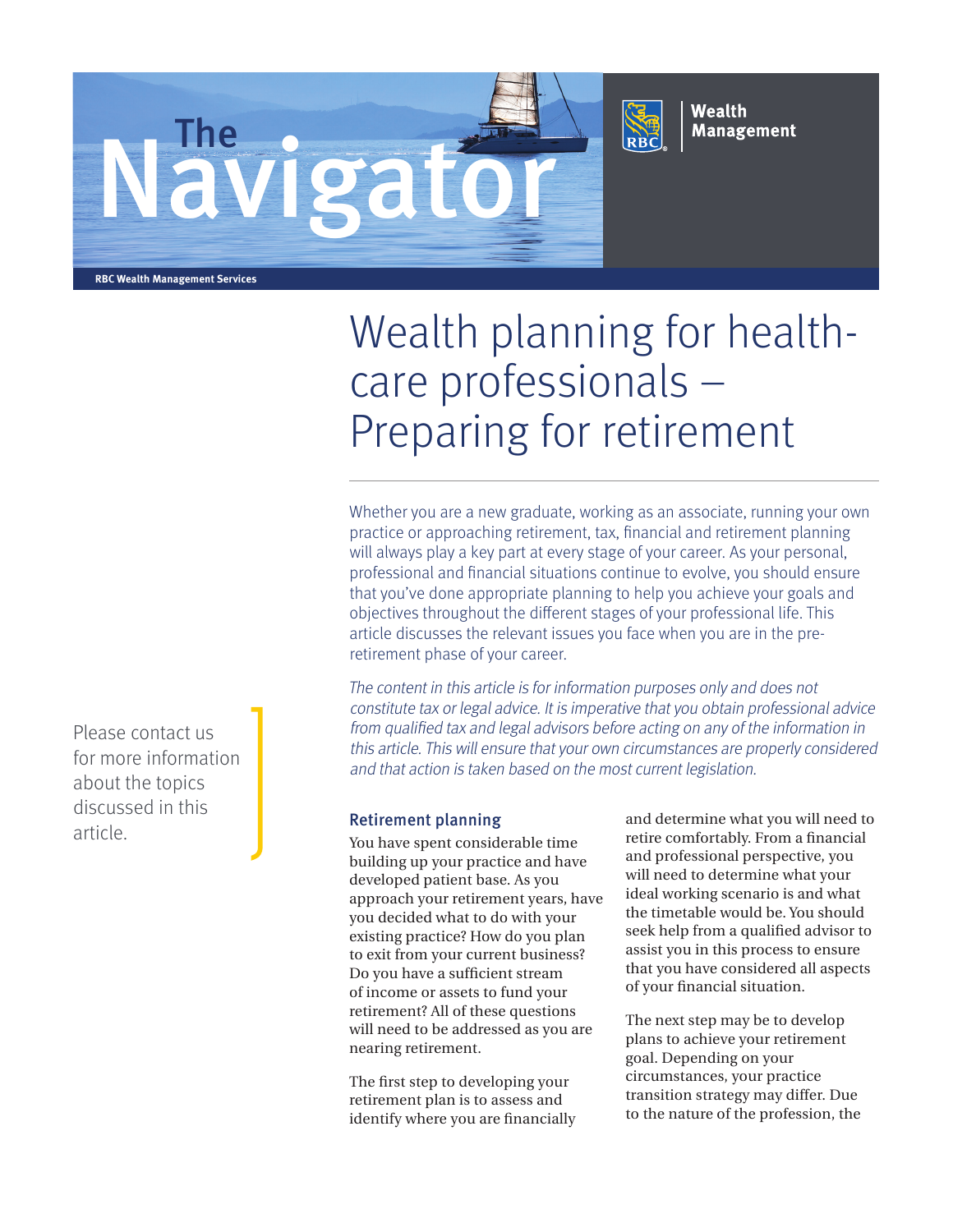From a business standpoint, a succession plan is a detailed roadmap that identifies your potential successors and provides direction of your business will be transferred to another party upon your retirement.

patient market and the relative ease in opening a practice, there may not be a market for a physician selling a practice. On the other hand, there is a market for dentists selling their practices. The market in which you practice should be considered to determine the exit strategies that are available to you.

You will need advice from a variety of sources including an accountant, lawyer, and financial planner to help you coordinate both your plan for transition and the sale of your practice. These professionals can assist you in determining the aftertax amount you can expect to receive when exiting your business, while taking into account your retirement goals and funds available to create a plan that meets your needs.

#### Leaving your business

From a business standpoint, a succession plan is a detailed roadmap that identifies your potential successors and provides direction on how the ownership of your business will be transferred to another party upon your retirement. There is generally no succession plan for physicians as the existing practice is typically wound-up on the physician's retirement. For dentists, the transition of the practice is usually done in one of two ways: 1) an internal process whereby the practice is transitioned to an associate already working in the practice or 2) an external process whereby the practice is sold to an external party, usually another professional.

#### Winding up your practice

If your practice cannot be sold, consider winding up the operations of the practice and liquidating its assets. The professional corporation (PC) need not be wound up once you cease practicing through that

corporation. If the PC has built up retained earnings, you may be in a position to take out the retained earnings over your retirement years as dividend distributions from the corporation. Talk to a legal advisor about revoking the PC's licence or permit and converting the PC into a regular corporation (e.g., holding company) upon retirement. Also, depending on your province of residence and the type of corporate structure in place, consider a reorganization to consolidate or simplify your holdings to minimize costs and administration.

#### Internal sale

This process involves transitioning the practice to an associate already working in the practice. In the case of a family practice, the successor may be a younger family member. This type of sale may be easier than dealing with an external purchaser for several reasons. The associate will not only have insight into the existing practice but is generally familiar with you. This may mean less conflict during the planning process and an increased likelihood that the planned succession will succeed. Finally, as the associate is familiar to the patients, suppliers and staff members, an internal transition sale may minimize disruption and maximize continuity for all parties involved.

Typically, once the associate has practiced with the selling dentist for a certain period of time (a period of two to five years, depending on experience) and has generated a certain amount of business (based on a percentage or actual amount of revenue dollars), the associate would begin to "buy-in" to the practice. The associate continues to buy more of the business as they gain more experience and eventually purchases the whole practice. At that point in time, you can choose to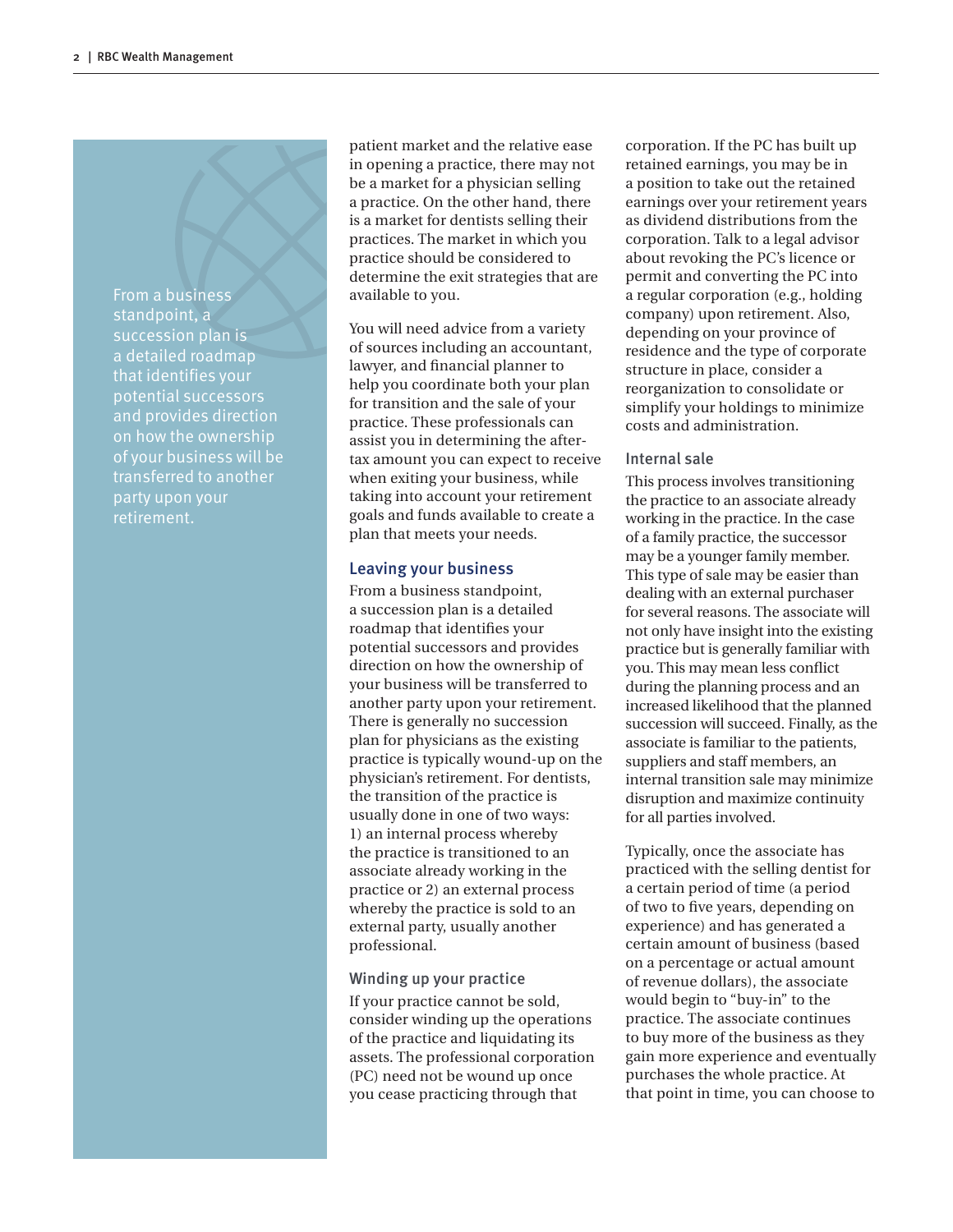

For dentists looking to maximize the value of their practice, a sale to an external party may be the best option.

either retire or work as an employee or consultant of the practice. This method of transferring ownership interest of the practice allows for a gradual transition, providing flexibility and reducing some of the uncertainty inherent to the process.

Generally, in a business sale to an internal party, an "earn-out" provision is used whereby you, the vendor, receives a lower price on the initial sale of the business but includes a provision in the sale contract which indicates that future compensation is to be paid by the purchaser to you if certain financial results are met (i.e. the business meets certain revenue or profit targets). Other internal buy-outs are structured to occur over a number of years. This allows for the funds to be gradually transferred to you while the new owner is able to gradually assume control and responsibility within the same time frame. This kind of "staged exit" may be particularly desirable when the business represents a large portion of your net worth. You may be able to spread the receipts and benefit by spreading the attached taxable capital gains over a maximum period of five years.

#### External sale

For dentists looking to maximize the value of their practice, a sale to an external party (i.e., an entity or individual not working in the practice) may be the best option. A typical scenario would be the sale of the practice to another professional, group of professionals, or other practice related organizations.

It is often recommended that a business valuator and business broker be hired as part of a team of professionals to manage the succession planning process and the eventual sale of a practice. The business valuator can help determine an appropriate value of the practice. The broker can help find the right buyer and navigate you through the sale process. Planning for this type of transition is normally more difficult because of market uncertainty at the time of the desired transition. Also, an interested buyer may require significant disclosure of patient demographic and financial information as well as have their team of advisors perform a certain amount of due diligence. This process may involve the buyer requesting access to sensitive information that you may not necessarily wish to provide. It is recommended that you have a legal advisor involved in this process as early as possible to help determine what information can and should be provided to the potential buyer as part of the due diligence process, as well as to assist with negotiating and structuring the sale of the business. This type of sale generally involves a period of time in which the buyer and the seller work in the practice simultaneously to effect a smoother transition.

Consider all parties involved The sale of a practice usually involves the practice owner, the potential buyer, and their team of advisors. However, there are other parties affected as well, such as the patients, staff members and other parties to the business relationship such as creditors and suppliers. If you are planning on selling your practice, it is recommended that you consult a qualified legal advisor regarding the sale process as early as possible who can advise you with respect to any of the following: any existing partnership or shareholder agreement between you and the other parties; negotiations with the landlord about leasing arrangements; and, the handling of patient lists, existing contracts and business agreements with creditors,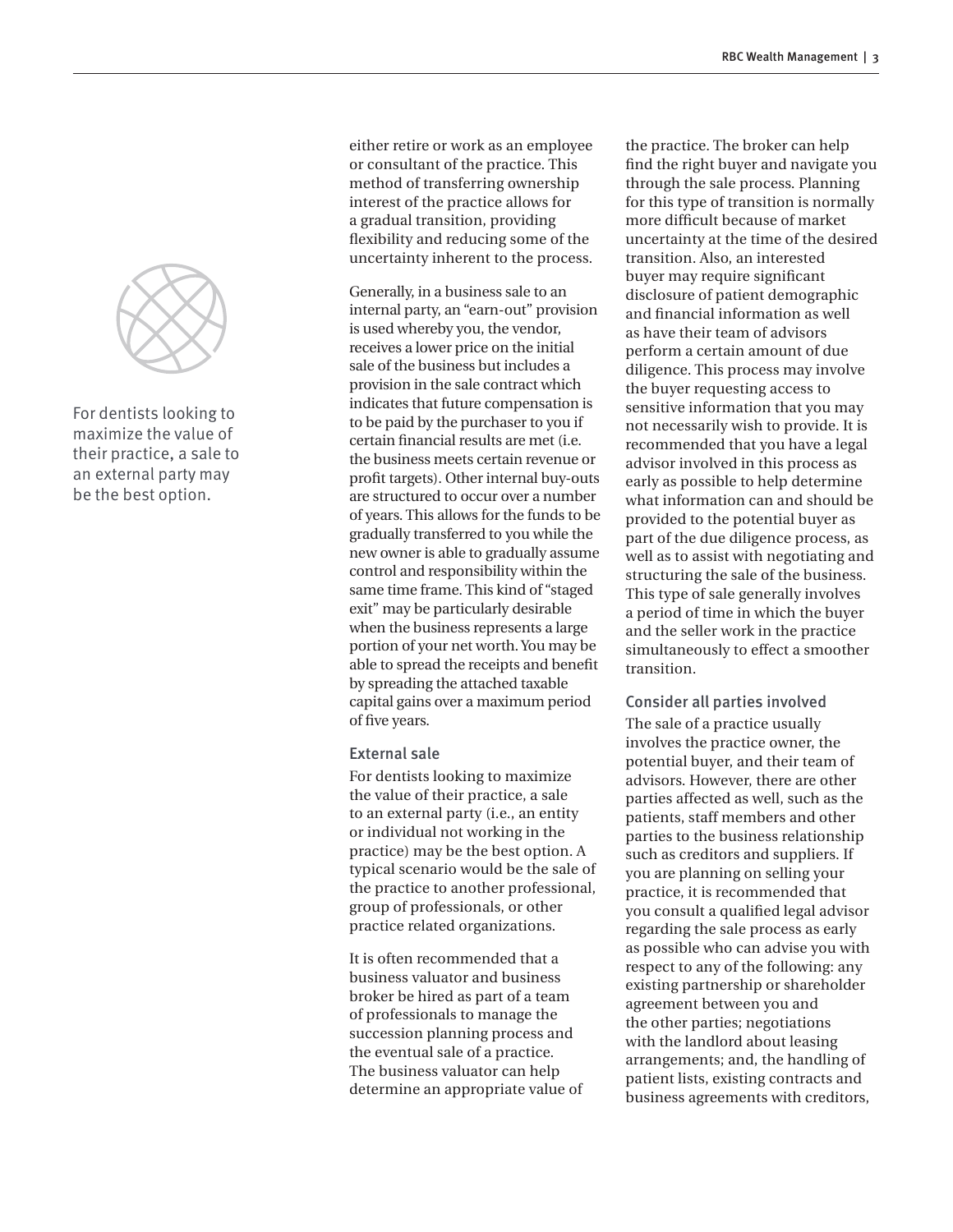Tax and estate planning should be an on-going process throughout your working life to ensure that your plan continues to reflect your changing needs and meets your current circumstances.

suppliers, associates, and patients.

Asset sale vs. share sale Whether the sale of the practice is structured as an asset sale or share sale will depend on the negotiations between the parties and terms of the contract. As the seller, the asset sale versus share sale decision will depend on a number of factors, including the ultimate after-tax cash amount to be received personally. On a share sale, the after-tax cash to you is equivalent to the net cash you retain after you pay tax on any capital gains. You should also consider whether you can claim the lifetime capital gains exemption (LCGE) to offset all or a portion of the gain on the sale of your shares.

In order to compare the after-tax amount receivable on a share sale versus asset sale, it is necessary to perform the calculations as if the PC will be wound-up on an asset sale (even if this is not your intention). This notional winding-up calculation represents a "worst case scenario" as it assumes that all personal tax is paid immediately, when in fact, a deferral of tax is likely if you only take capital dividends out of the corporation and draw on the retained earnings in the future (i.e. during your retirement years). The amount that you should be willing to accept under an asset sale should be comparable to the amount that you will net after-tax on the sale of shares.

Determining the amount the purchaser may be willing to pay for the shares is a bit more complex. If the purchaser buys the assets of the PC, then there is full cost base in the assets (equal to fair market value) to the purchaser. The purchaser will then be able to depreciate the assets from this value. When the purchaser buys the shares, the PC generally retains the lower historical tax

values of the assets. Therefore, the purchaser will generally discount the share purchase price by the amount of tax savings in future depreciation that they are foregoing by purchasing the shares instead of assets.

The outcomes of selling shares or assets are different for each situation due to the varying corporate and personal tax rates among the provinces, the dollar amount involved, and the availability and number of LCGEs which may be utilized where there are multiple shareholders.

# Financial considerations

There are a number of financial factors to consider as you plan for your retirement. Tax and estate planning should be an on-going process throughout your working life to ensure that your plan continues to reflect your changing needs and meets your current circumstances. It is essential to ensure your plan is still on track to help you achieve your retirement goals. In addition to assessing your sources of retirement income, you will need to review your succession plan periodically to ensure that the projected proceeds from the sale or transfer of your business, or residual cash flow from your corporation (if you end up winding up your practice) will last as long as your retirement does. It can be difficult to replace an income stream in later years, so remember to factor in the effect of inflation and consider strategies that can increase the value of the funds you will receive from the practice transition well before your planned retirement date.

# Consider your sources of retirement income and when will they be available

It's important to understand your sources of retirement income and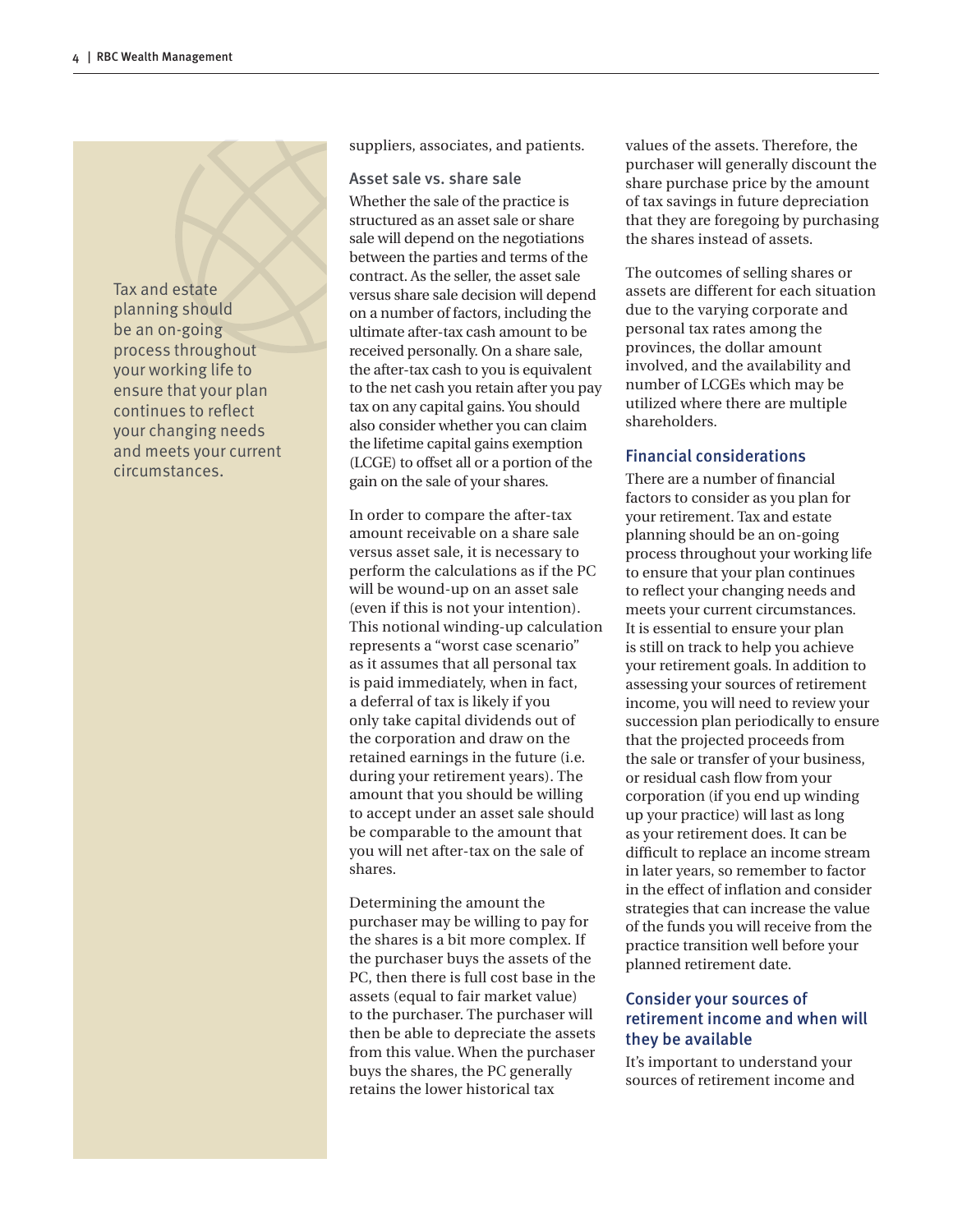While you are in the process of positioning your business for an eventual sale and planning your exit strategy, you also need to plan to protect yourself in the face of unexpected events.

how much recurring income will be produced by these sources and by existing income sources. Income sources could include the Canada Pension Plan or Quebec Pension Plan, Registered Retirement Savings Plans, proceeds from the sale of the practice, income from an ongoing interest in the practice, income from a new business venture, or an Individual Pension Plan.

# Consider how to manage these sources of retirement income to maximize their efficiency

Where will you obtain funds if you have a cash flow shortfall? The general rule is to withdraw funds from non-registered investments before redeeming funds held in tax-sheltered plans. This ensures you continue to defer paying tax on registered investments and preserves the power of tax-free compounding as long as possible. Consult with a qualified financial advisor about how to draw on your various sources of retirement income in the most efficient manner to minimize tax, maximize flexibility and make the most of the available tax credits.

# Plan your retirement early

Will you need all the proceeds from the sale of the business to fund your retirement? Ensure your succession plan has taken this factor into account. How will you convert the funds received from the sale into an income stream available for you in retirement? If you are transferring the business to family members, perhaps for little or no consideration, this should be taken into consideration in your planning. You will need to ensure that there will be sufficient income either from your business or from other sources to meet your lifestyle needs.

### Estate planning

While you are in the process of positioning your business for an eventual sale and planning your exit strategy, you also need to plan to protect yourself in the face of unexpected events. A comprehensive estate plan should contemplate not only the distribution of your assets on your death, but also which individuals or organizations would make decisions on your behalf, from both a personal and financial perspective, if you become incapacitated. Update your Power of Attorney (POA), Will(s), and insurance coverage to ensure that if you or a key member of the practice becomes unexpectedly ill or dies, your personal and professional affairs can be taken care of without undue legal complexities or tax burdens.

Consider the following:

- **Planned locum agreement** A locum agreement is essentially a contract for services where the locum (temporary replacement physician or dentist) steps in to provide professional services to the practice's patients and maintain the practice's operations while the professional is away and cannot attend their practice. Having a locum agreement is good practice management as it reduces the uncertainty surrounding the situation where the professional is unable to perform his or her duties and allows the business to continue without interruption. It also allows the professional and the locum to negotiate mutually agreeable terms in advance.
- **Contingency plan** In the event of a premature death, would you want your practice to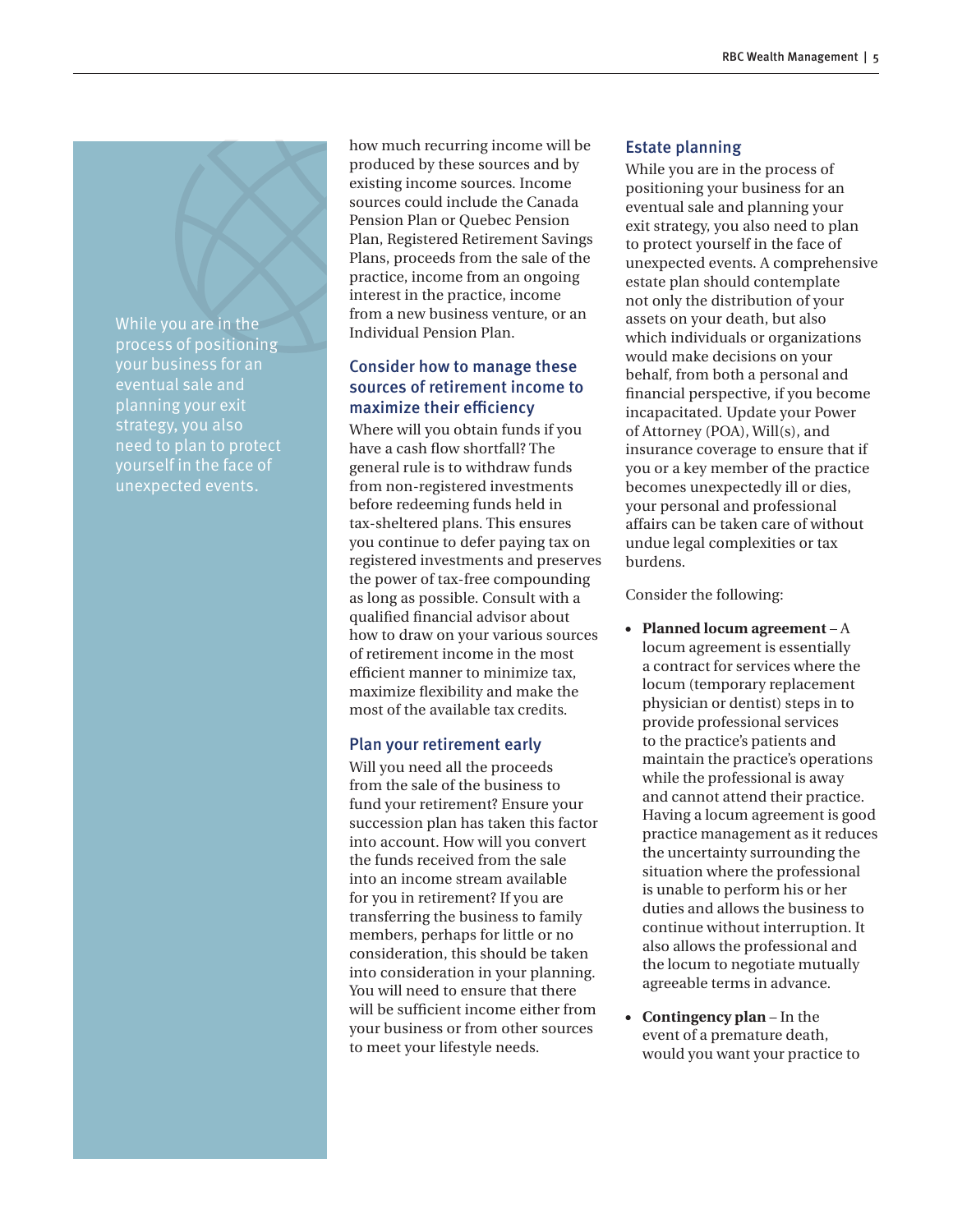

An enduring or continuing POA is a legal document which may become invaluable in the event you become incapacitated and cannot perform for yourself your normal daily tasks, such as paying bills and managing your investments. continue, close or be transferred on your behalf? If you are a sole practitioner of your own PC, the corporation does not cease to exist. However, since only a registered practitioner can hold voting shares of the PC, and your estate is not considered to be a registered practitioner, your corporation would no longer comply with the regulatory requirement that only registered practitioners may hold voting shares of the PC. Therefore, your legal representative or ultimate beneficiary may choose to wind up the corporation, sell the shares or continue the corporation as a regular corporation that is not a professional corporation. If you are in partnership with other practitioners, you should consider putting in place a partnership agreement that includes an insured, tax-effective buy-out plan to be implemented in the event of the death of one of the practitioners.

- **Make or update your Will** A Will represents the most fundamental element in any estate plan and is essential to ensuring your wishes are carried out with minimum expense and delay. Having an updated Will ensures that in the event of your passing, your property will be distributed to your beneficiaries according to your wishes and the individual or corporation that you wish to act on your behalf to carry out your wishes are able to do so.
- **Make or update your POA** An enduring or continuing POA is a legal document which may become invaluable in the event you become incapacitated and cannot perform for yourself your normal daily tasks, such as paying bills and managing your investments. This document gives

another person(s), referred to as the attorney(s), the power and authority to act on your behalf.

A POA for property is used to allow the attorney(s) to make decisions about financial and property matters. A different legal document may be used in some provinces and territories to allow an attorney to make personal care decisions on behalf of another individual. In some provinces, you may be able to execute one document which will contain your authority for an attorney to act on your behalf in relation to financial and property matters as well as personal care matters.

● **Minimize double tax exposure** – Have you thought about what your beneficiaries will do if you leave them private company shares? You are generally deemed to have disposed of your capital property, including any private company shares, at fair market value on your death. Your estate pays tax on any capital gains realized on the deemed disposition of your shares on your death. If the surviving shareholders decide to wind up the PC, the corporation may be required to pay tax on the sale of the assets, followed by more taxes payable by individual shareholders when the proceeds are distributed to them. You can defer this double taxation by leaving shares to a surviving spouse. On death, the shares will roll over to the surviving spouse at cost. Another way to mitigate the tax impact on death is to have the shares sold by your estate if a buyer can be found. Other advanced tax strategies may be available so you should consult with an expert tax or legal advisor to perform what is typically known as "post-mortem" planning. If you own private company shares, such as shares of your PC or holding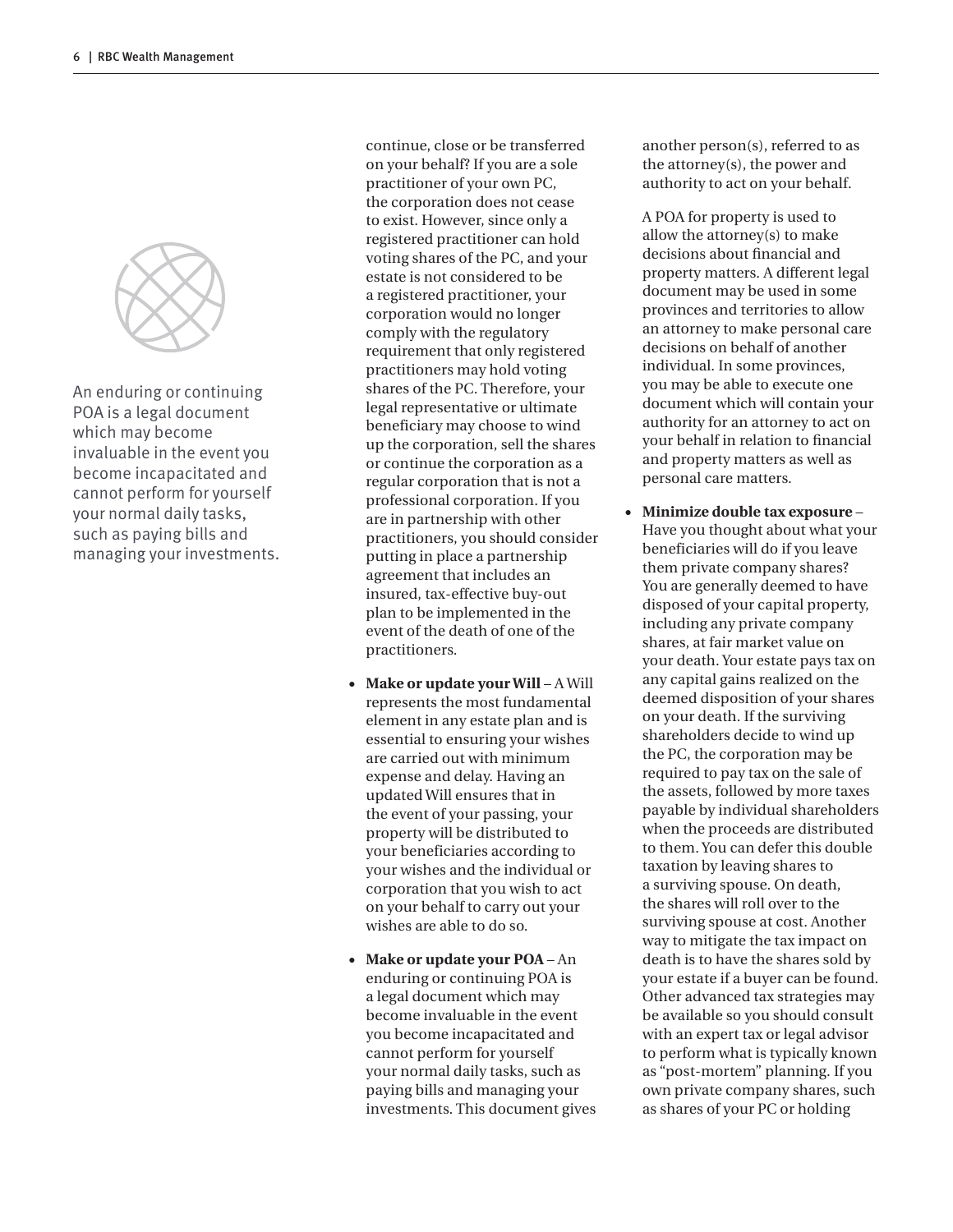

company, give some thought to post-mortem planning when developing your estate plan.

Give your family and yourself peace of mind by booking an appointment with a legal advisor who specializes in Will and estate planning to review and update your estate plan.